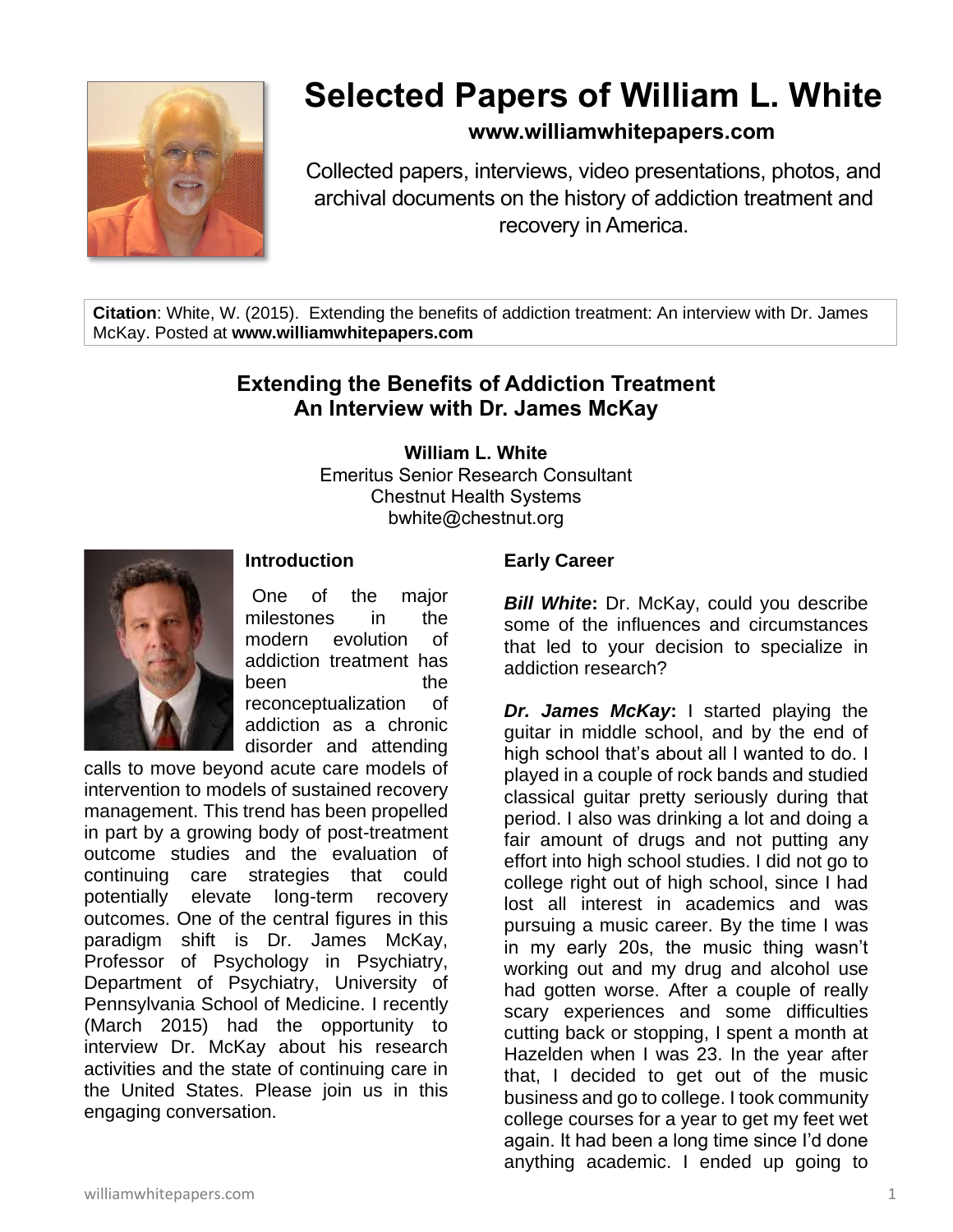Loyola University in Chicago, which is where I lived and had grown up.

I went to Loyola thinking that I was going to continue in graduate school after college and become a clinical psychologist. I was very interested in addiction treatment and providing such treatment since it had been such a help to me. While at Loyola, I worked as a research assistant for Dan McAdams who was a personality psychologist and who had been a student of David McClelland's at Harvard. When it was clear I wanted to pursue a doctoral degree, Dan encouraged me to consider Harvard. I wanted to stay in Chicago, but he worked hard to push me out of the nest. I applied to a number of graduate programs, but ended up at Harvard working with David McClelland. The Harvard psychology department did not have strong addictions researchers at that time, but David McClelland had very wide ranging interests and supported my desire to focus on addiction-related studies. I did a clinical predoctoral internship at a methadone clinic in Cambridge, which was affiliated with Cambridge Hospital and also worked at the Brockton VA with Tim O'Farrell and Steve Maisto, psychologists who were doing addiction-related research. They got me involved in couples and family research and also early studies on relapse. Those were the early influences on my career. After completing my doctoral degree and a year of clinical training at McLean Hospital, I did a post-doc at Brown University, where Dick Longabaugh and Steve Maisto were big influences. Some of the early papers that I wrote made use of data that Dick had collected as part of his research or that Tim O'Farrell and Steve Maisto had collected in their work.

*Bill White***:** You mentioned little specialization in addiction during your doctoral training at Harvard. Was that fairly typical of graduate psychology programs in the mid-1980s?

*Dr. James McKay***:** Yes, I think so. There were no courses on addiction. There were courses on depression, on schizophrenia, on

other clinical disorders, on diagnosis, and psychoanalytic and cognitive-behavioral treatment at that time, but really, there was nothing on addiction specifically. Very little time was devoted to addiction in any of the other clinical courses that I took. My early addictions training came from the methadone clinic and then from a clinical internship I did at McLean Hospital where I was able to work at their addiction clinic and receive really good training and supervision. But addiction was not addressed in any significant way in my graduate program.

**Bill White:** What were the attitudes of psychologists toward their peers who chose to specialize in the treatment of addiction?

*Dr. James McKay***:** I think a lot of it depended on the professor that you were working with. McClelland was a very broad thinker and valued work on applied issues and problems, so he saw addiction treatment as a very important area. Other professors thought that research on things like schizophrenia, depression, or bi-polar illness was more legitimate than a focus on addictions. There was still a lot of confusion then as to what addiction actually was. Was it a brain disease? Was it a personal failing? Was it just a bunch of indulgent people who didn't know how to say no to themselves? Seeing addiction as a personal failing made it somehow less important than disorders like schizophrenia, which was certainly not seen as the patient's fault. It's interesting that there was such a long-standing stigma or lack of interest in addiction from the academic community. I think this has changed over the past 10 years or so, with a number of doctoral programs that now have excellent training in addictions treatment and research, and the surge in interest in neuroscience in clinical psychology programs.

*Bill White:* At the time you entered the field, there was a split between people in recovery who were working in the field and people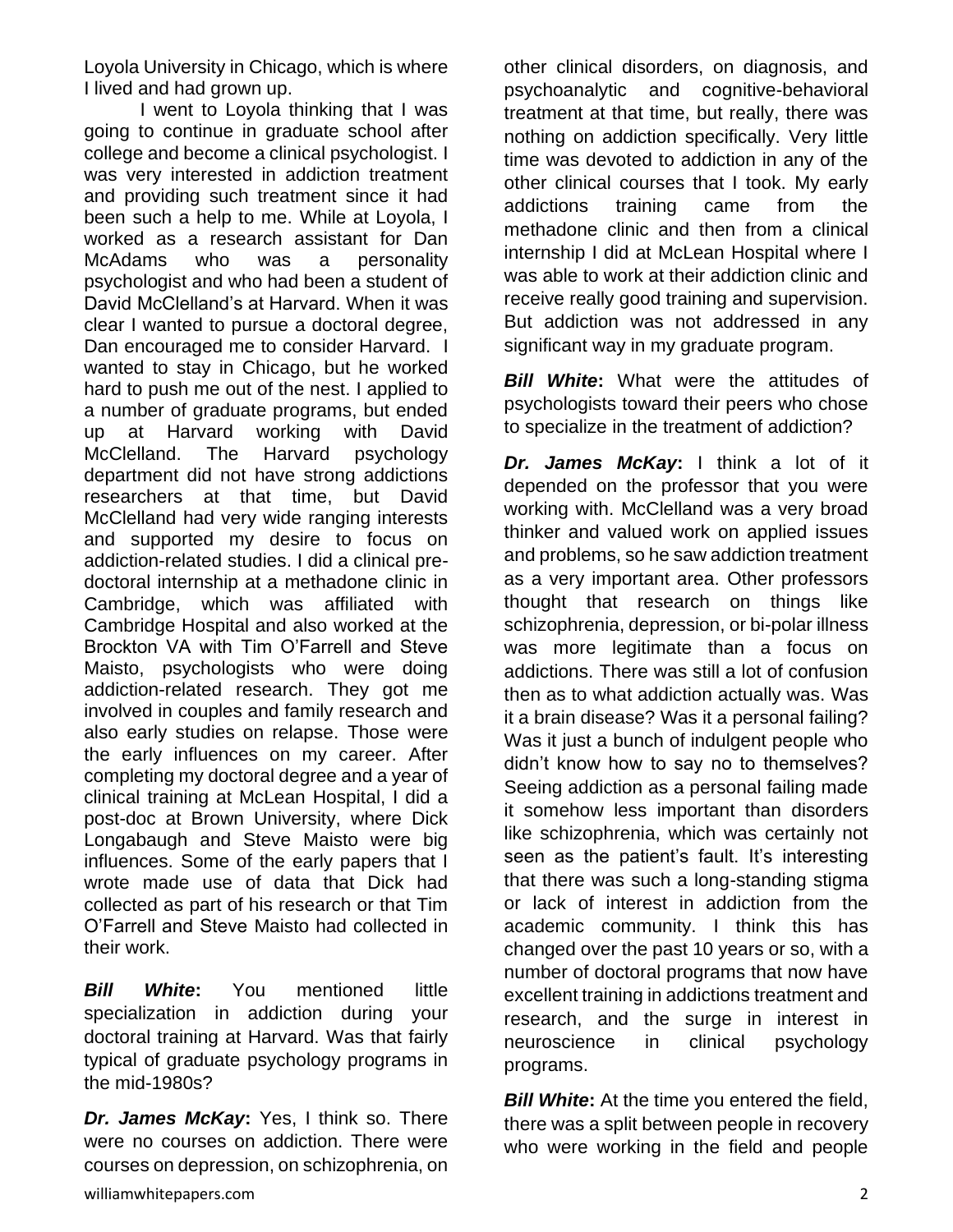who were entering the field with professional credentials. You entered with both recovery status and your doctoral training. I'm wondering if you felt any conflicts around that dual identity or pressure to disclose or not disclose your recovery status.

*Dr. James McKay***:** That's a really good question and it's one I feel I should have grappled with in a more open way. I felt very strongly early on that it was important to establish myself as a legitimate academic researcher, based on my journal articles and grant writing, rather than my own personal experiences of addiction and recovery. So, I did not disclose my recovery status. I wanted to be known for my academic credentials and expertise, and felt disclosing having been to Hazelden and that I was a person in recovery would prevent or detract from that recognition. Looking back now, I think I could have been more open about those experiences. Part of the issue was my struggle with a shifting of sense of self, or identity. I had had this identity of being a guitarist, then the identity of being a person in recovery, and then the identity of being a graduate student and a budding academic researcher. It was hard at that point for me to integrate those things in a way that allowed them all contribute to my sense of who I was. It's taken a lot of my career to figure out how to integrate the musician, the person in recovery, and the academic researcher--along with the other roles that one picks up along the way, such as a husband and parent.

#### **State of Addiction Treatment during Early Career**

*Bill White***:** You entered the addiction treatment field in the mid-1980s. How would you characterize the state of addiction treatment at that time?

*Dr. James McKay***:** It was interesting because I worked at places where a lot of thought and effort were put into the design and execution of addiction treatment. It was

not seen as the poor step-child of the organization as it was in so many places. At McLean Hospital, addiction treatment was seen as a legitimate area of clinical work and research, and at Brown there were people doing all this innovative clinical research in the addictions. Then I came to Penn [University of Pennsylvania] where my original experiences were on the VA Addiction Recovery Unit, which was an incredibly progressive program at that time—offering veterans two years of outpatient care. So, in some ways, early in my career I saw the best of addiction treatment that was being offered. In the middle '90s, I got involved with many community-based treatment programs and quickly realized that not all treatment programs were as sophisticated or progressive as those to which I had first been exposed. Many community-based programs do not appear to have changed very much over the 25 years that I've been doing research; they're still very AA- and abstinence- focused, virtually all services are provided via group counseling, and most of the newer, evidence-based treatments are not available. In a lot of ways, they're run pretty much the way they were two decades ago. Certainly, there's some strength to that. That model has helped a lot of people, but there typically isn't much of a Plan B for people who don't respond well to it. I think that's one of the real limitations in the addiction treatment field. Too many programs offer one kind of treatment that works very well for a certain percentage of people, but if it doesn't work for you, few if any alternative approaches are offered.

#### **Relapse Studies**

**Bill White:** That leads me to one of your early areas of interest which was posttreatment relapse. How did that interest develop?

*Dr. James McKay***:** I was just very interested in people who had been able to put some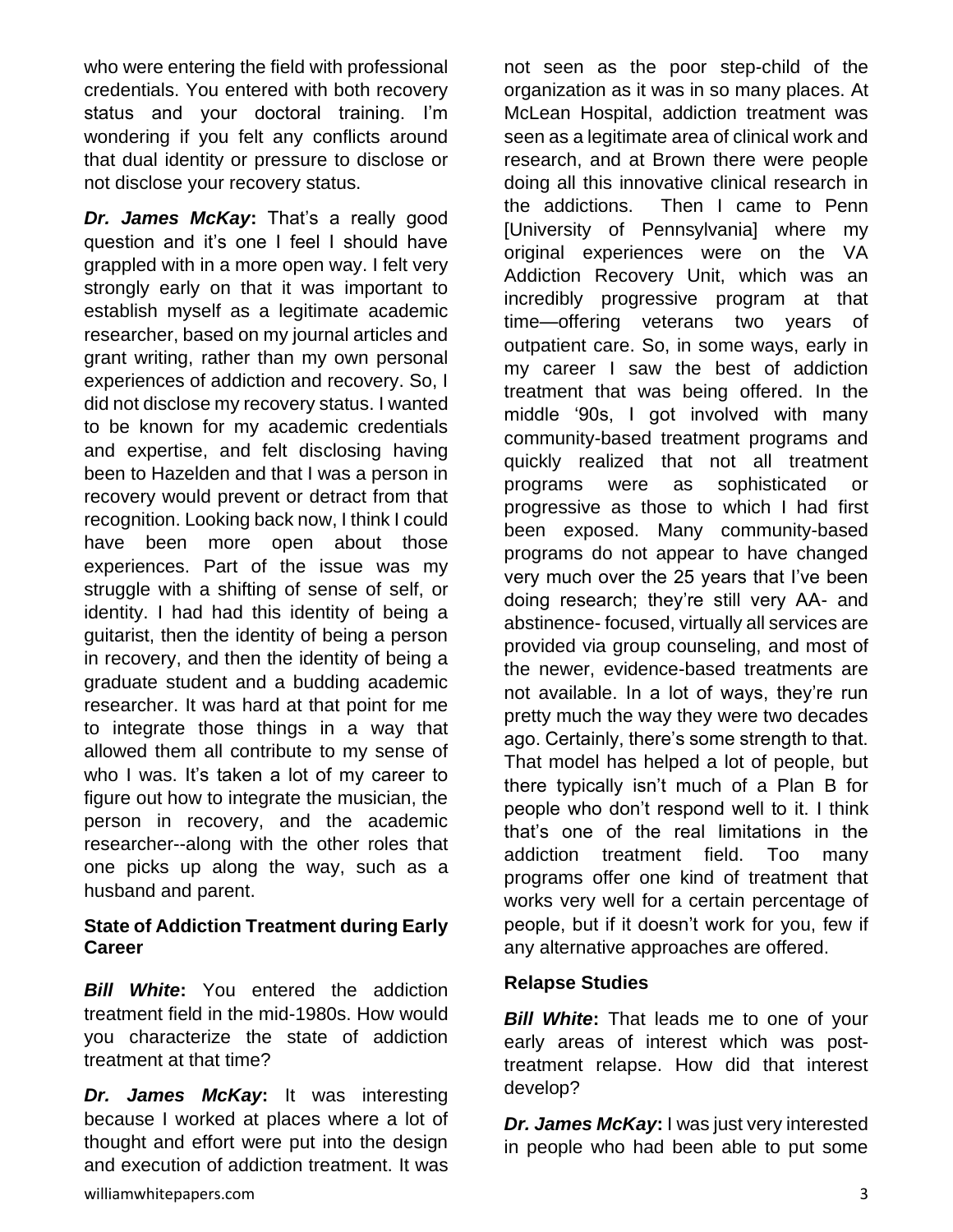stable recovery time together, but then began using again. I wanted to understand this process of deciding, if you could call it that, to resume alcohol or other drug use. I found this a very interesting issue and one critical to the evaluation of addiction treatment.

*Bill White***:** Were there any conclusions you drew from those early relapse studies?

*Dr. James McKay***:** Yes, a couple worth noting. The work early in my career with Steve Maisto and Tim O'Farrell was focused on relapse in alcoholic patients, and I was interested in expanding that to the world of the cocaine user. Using past alcohol research methodologies, I conducted retrospective interviews, asking people what had contributed to the onset of the relapse, what happened during the relapse, and what led to the relapse ending, with a particular focus on how had they been able to actually stop using. I was asking people after the fact, sometimes several months later, about the relapse experience in the same way that Alan Marlatt and others had studied alcohol relapse. The great early theories about relapse were all derived from that method. My focus was on trying to develop more psychometrically valid scales to evaluate the relapse experience.

As I was doing that work in the middle 1990s, Saul Shiffman began to publish work on his studies of relapse in nicotine users. Rather than doing retrospective interviews, he was equipping people with what were then called Palm Pilots that randomly beeped people multiple times during the day and asked a series of questions. Then if the person started smoking again, this data could be analyzed to more carefully scrutinize what was occurring as the relapse unfolded. Saul was gathering what he referred to as near real time data on smoking relapse. He then did some papers where he compared the results obtained from retrospective interviews versus the real time data. He found that you get very different results when you were able to ask people in real time what is happening. It became clear as the methodologies and technologies

improved that asking people several weeks after they've relapsed what led to the relapse simply didn't provide valuable data about the real experience.

It's now twenty years later and people are now starting to study cocaine relapse using smartphones to generate this real time data. The technology is finally at a point where some of the questions I was attempting to look at with retrospective interviews twenty years ago can now be addressed in a more rigorous fashion. People attribute their relapses to a variety of things-- negative affect, interpersonal problems, strong craving, and on and on, but I don't have tremendous confidence in such information from a scientific standpoint when it is gathered weeks or months after the onset of relapse.

**Bill White:** This suggests that, as we shift these methodologies, we could really begin to re-think our understanding of the relapse dynamic.

*Dr. James McKay*: I think we will. The field is moving toward increasingly sophisticated and nuanced ways of monitoring people during and following treatment. I don't know where this will all go. For example, there are now sensors that pick up physical arousal that could indicate craving when people aren't even really aware that that's what's happening. There are studies being proposed with all manner of technologies, including GPS to pinpoint where people are geographically when they start to experience drug cravings or when they start to use, and how that relates to the onset of relapse. That plus all of the neuroimaging work under way should make it possible to more fully understand the details of the relapse process.

#### **Addiction and Family Functioning**

*Bill White***:** Another area that you worked on early in your career was the functioning of families affected by addiction. Could you describe some of this research?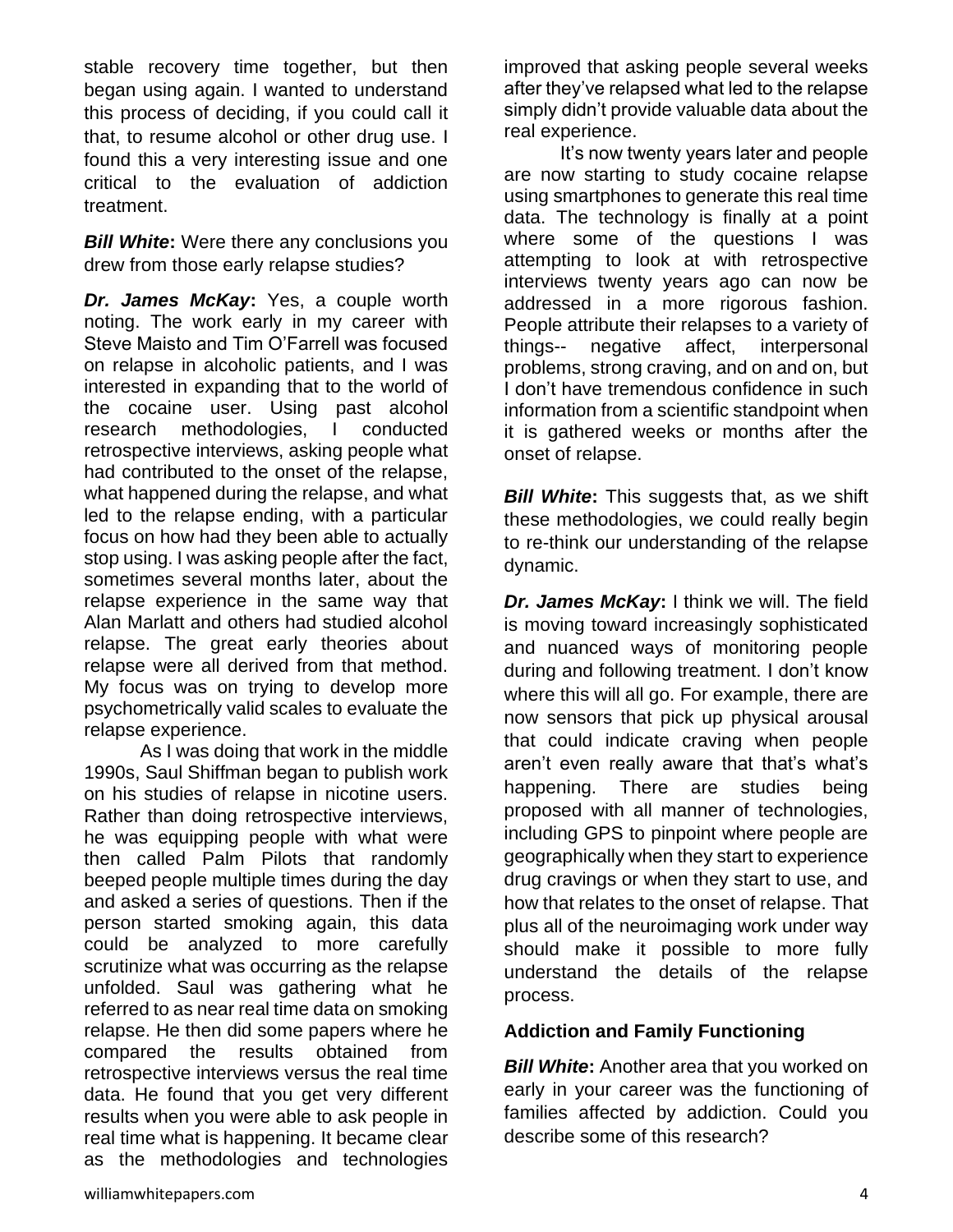*Dr. James McKay***:** Yes, this was based on a lot of data that came out of a NIAAA study conducted by Dick Longabaugh. The study looked at the effects of adding interventions like conjoint marital therapy to traditional person-focused alcoholism treatment. examined these effects and explored the idea of moderators. I looked at subgroups of patients in the hope that we could begin to determine what factors moderated the effect of additional services. One of the measures that Dick and I were interested in was a measure of autonomy, a personality measure. We examined whether one's rating on the autonomy scale could predict whether conjoint treatment was going to be helpful or not. In one study, we were able to confirm this hypothesis, but in another study, things actually came out completely backwards from what we had predicted. For example, we predicted that low autonomy patients would be more vulnerable to what was going on in their families because they theoretically were more affected by social relationships and more entangled with their families. Conversely, high autonomy patients were predicted to be less affected either positively or negatively by what was happening in the family, as they were more independent. We actually did find that that low autonomy patients who perceived that the functioning of their family improved during treatment drank less following treatment, whereas they drank more if they perceived their family functioning to get worse. For the high autonomy patients, there was no relationship between changes in family functioning and drinking outcome. So that came out the way that we had thought it would, but another study came out with findings opposite of what we predicted. There were some interesting findings that came out of that work that set the stage for other studies that followed. Part of what I took from these early studies was the importance of looking at outcomes in terms of specific subgroups nuances that can get lost if you only look at the main effects of a study.

#### **Treatment Outcome Studies**

*Bill White*: You were among a cadre of research psychologists in the late '80s and '90s working on measuring outcomes of addiction treatment. What are some of the general conclusions you drew from those early studies?

*Dr. James McKay***:** Some of these studies were about methodology and some were about outcome. A lot of the advancements focused on how to move the methodology forward to do a better job of really capturing what was going on during and following addiction treatment. For example, early studies that Tom McClellan and others in the field did back in the '70s and '80s had a pretty simple design. You'd recruit patients at baseline. You'd administer the Addiction Severity Index. You'd follow them for six months. You would administer it again and that would be the outcome study. And over time, it became clear that we needed to have more frequent follow-ups and that we needed to have a longer duration to really get a better sense of what longer term outcomes looked like. We evaluated patients more frequently and over longer periods of time. We collected more corroborating measures on substance use outcomes to supplement patient self-report. Early studies relied on self-report without urine tests for drugs or collateral informant interviews or the biological measures of drinking that can be obtained from blood. The results we have coming out of studies now are more sensitive, more reliable, and more valid than much of what was obtained in early studies. There was also a change in the sophistication of the behavioral components of these treatment studies, including standards for how a treatment should be operationalized in a research study, the use of manuals, quality of training, the use of adherence scales for the counselors providing the intervention, taping of sessions, and consistent supervision. All of these sharpened the conceptualization and assessment of the precise treatment ingredients being evaluated.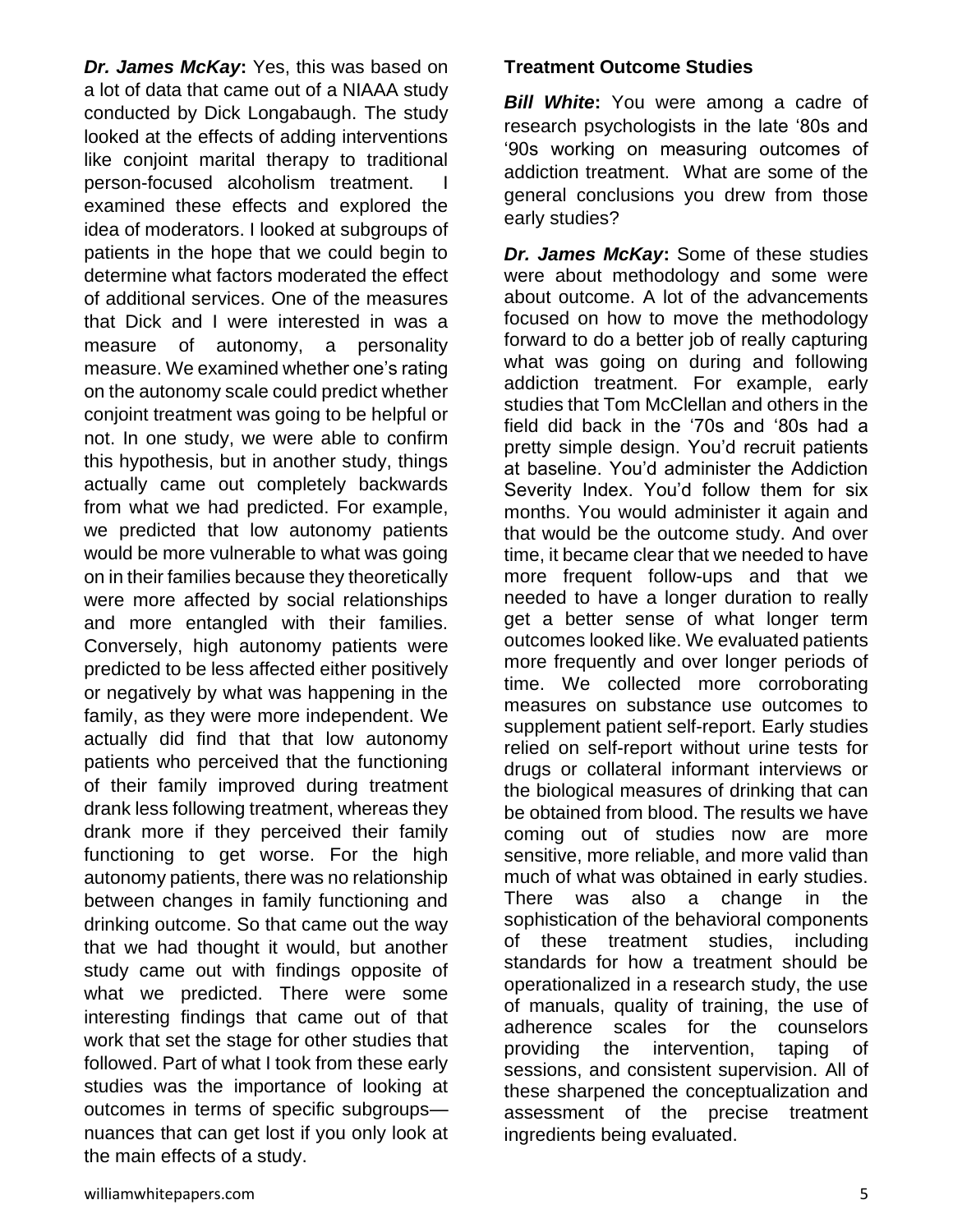As the methods got stronger, the results, in some ways, have become more complex. I'm thinking of the increase in studies that yielded unexpected findings. For example, the work that Paul Crits-*Christoph and colleagues* did with the NIDA cocaine collaborative study, and some very interesting studies that Jon Morgenstern and colleagues did which produced surprising results. Project Match, one of the most sophisticated treatment outcome studies ever conducted, failed to confirm the outcome differences and matching effects across treatment that were expected. In some ways, as the methods got stronger, the results got a little more complicated. It was clear that people who went into treatment typically improved, but what became less clear were which interventions were superior and the precise mechanisms through which improvement was achieved. This has been a very exciting but also confusing era of addiction treatment research. Very recently, we seem to be getting a little better handle on how 12-step facilitation, motivational interviewing, and CBT work to promote reductions in substance use. This is encouraging.

#### **Treatment of Co-Occurring Disorders**

*Bill White***:** In the mid-1980s, there was this incredible surge in interest in the treatment of co-occurring substance use and psychiatric disorders. You were among the researchers who began to look at the effect of psychiatric comorbidity on treatment outcomes. How did those studies originate?

*Dr. James McKay***:** For me, that had become an area of great interest. Tom McLellan had done some excellent work in that area as had other people here at the Penn Center such as George Woody and Chuck O'Brien, and there were people doing work in this area at Yale and Brown. There was greater recognition that a many people with addiction problems have co-occurring mental health issues and that both of these disorders need to be addressed within an integrated treatment process. In the studies that I did in the '90s, we routinely collected

mental health diagnostic information on people entering addiction treatment as part of the baseline assessments. We had data on these factors, so it was a natural step to analyze some of our data to see what effect, if any, the psychiatric diagnoses had on addiction treatment outcomes.

The two primary diagnoses that had been looked at in a lot of other studies were anti-social personality and depression, both of which were common in addiction treatment samples. I was interested in whether or not depression and anti-social personality were predictors of overall outcome or, even more interesting, if they predicted differential response to the different continuing care treatments that we were looking at. The work we did on antisocial personality did not yield much of anything by way of retention or outcome predictors. It didn't interact with treatment conditions so we didn't find, for example, that CBT-based continuing care was more effective for people who had anti-social personality than the more standard care.

We did have some interesting results around depression, which was that depressed patients actually attended more treatment sessions and had more cocainefree urines during the treatment phase than participants who did not have depression. There have since been other studies suggested that the discomfort of depression increases help-seeking and treatment retention. But then we found that the depressed people, even though their cocaine use outcomes looked a little bit better during treatment, drank more frequently during follow-up and that cocaine use outcomes deteriorated more rapidly after treatment for the depressed versus the nondepressed patients. So, there was this interesting findings that the depression mobilized patients to get help, to get into treatment, and do a little bit better for a while but that, ultimately, depression exerted a negative influence on long-term recovery outcomes. This is particularly true of patients who had current depression when they entered treatment as opposed to those reporting lifetime depression but not current depression. Ongoing depression is a very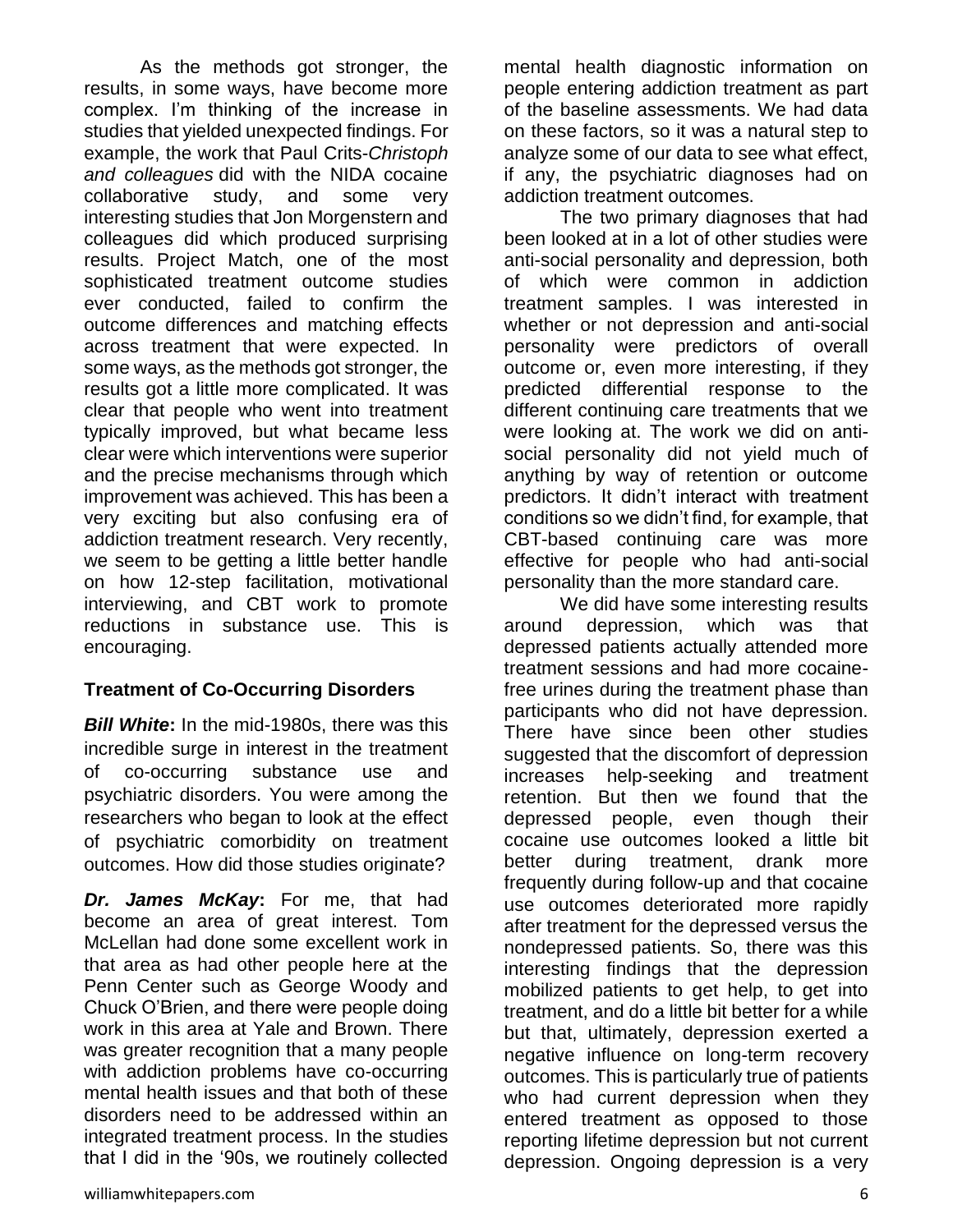serious risk factor for relapse and requires assertive and continuing management.

#### **Inpatient versus Outpatient Treatment**

*Bill White***:** You were involved in some of the first studies comparing inpatient and residential addiction treatment with outpatient addiction treatment. What were the findings from those studies?

*Dr. James McKay***:** I was blessed by being able to use data that had been collected by Arthur Alterman and Tom McLellan here at Penn. They had focused in their papers on the main effect: residential versus outpatient. And what I was able to do was to factor in another variable that had been collected, which was whether the patients had been randomly assigned to these treatment conditions or had refused randomization and had either self-selected residential versus outpatient or had been placed in that level of care by a clinician. That allowed us to look at a methodological issue, which was, "Do you get the same results with randomized patients as you get with non-randomized patients?" This was a critical discussion given concerns that comparison of inpatient and outpatient outcomes may be biased by only including patients willing to be randomized to either setting. At that time, this question had not received a lot of attention in research studies. Random assignment of patients in outcome studies is the gold standard, but there are also patient and professional preferences that factor into level of care decisions. So it's important to be able to look at outcomes under those two different conditions just to see how similar they are.

*Bill White***:** And were the outcomes different across those two groups?

*Dr. James McKay***:** There may have been a few subtle differences but, by and large, we got the same outcomes whether or not subjects were randomized. The one limitation of this research—and it is true in

almost all the studies of inpatient versus outpatient treatment—is that it is considered unethical to assign someone to outpatient treatment who clearly seems to need inpatient treatment. As a result, people with severe psychiatric problems or serious medical issues, for example, were screened out of these studies. So, the actual research question ended up being: in a population that can probably manage in outpatient treatment, does getting inpatient treatment confer any additional benefit? We couldn't ultimately conclude that inpatient treatment offered such additional benefit under these circumstances. This is not surprising given that we were only randomly assigning people who probably could do okay in outpatient.

#### **Continuing Care Studies**

*Bill White***:** One of your major areas of contribution has been on evaluating the effects of continuing care on addiction treatment outcomes. Was there a point in time when you saw yourself realizing this as a focus of your research?

*Dr. James McKay***:** I was interested in relapse, and by extension, this question of what do you do to reduce relapse in people who've been treated. The idea of continuing care seemed important. Back in 1992, Chuck O'Brien was putting in a competing continuation of a NIDAA P50 center that he and Tom McClellan were directing. They were looking for additional studies to put into the center application and so Tom and Chuck sat down with me and asked if I would like to write a project for this center grant. I said, "Sure," and in a five-minute discussion, we all decided that continuing care would be the focus of that project. It was as much the influence of Tom and Chuck as my own thinking about that area. But once I wrote that proposal and it was funded, it became increasingly clear to me just how important the issue of continuing care was to the whole field. For a junior person, that's the sort of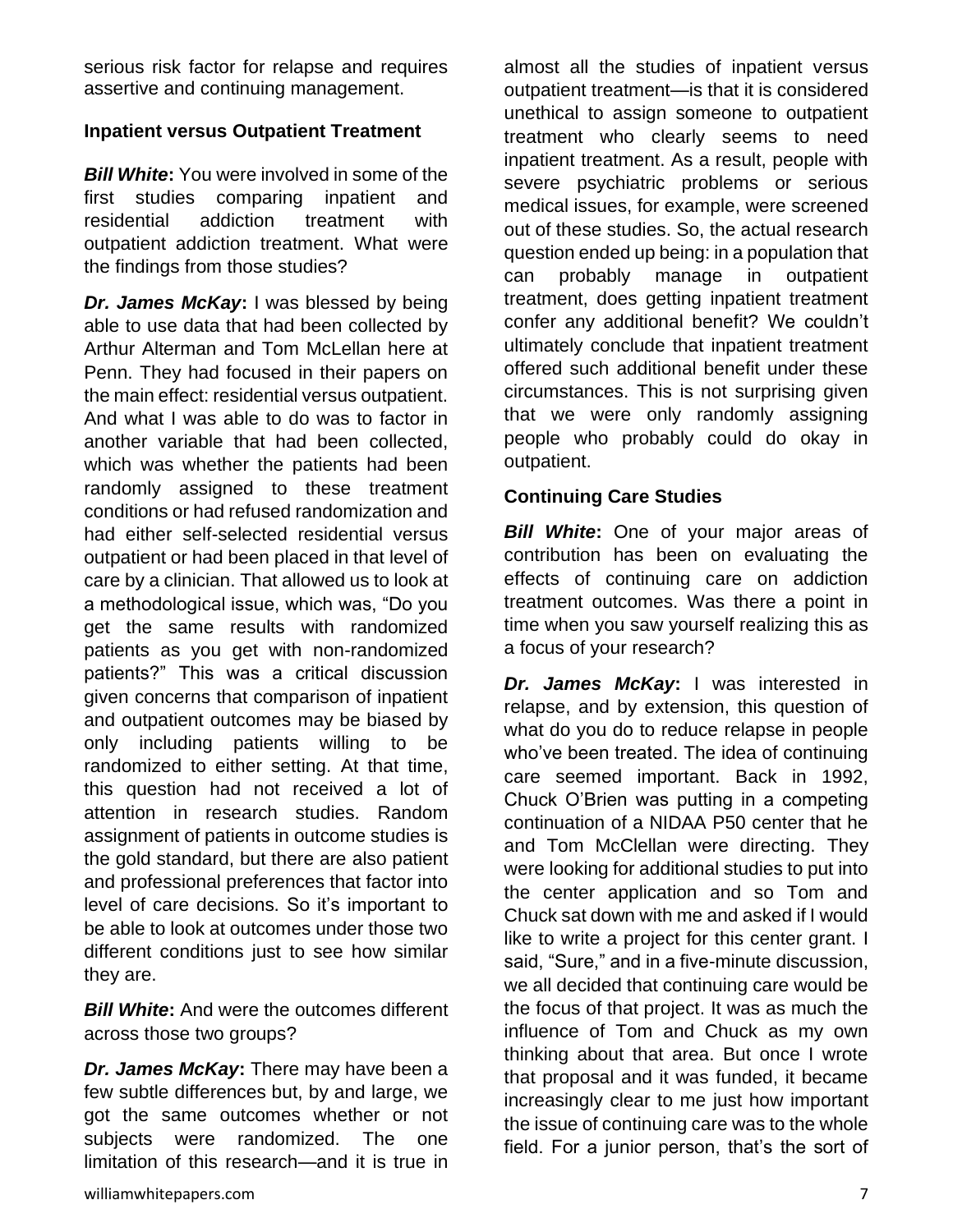niche you're really looking for. So I jumped into that and by 1998, it was quite clear that this was going to be a major focus of my career.

*Bill White***:** You've had opportunities to write several research reviews answering the question, "Does participation in continuing care make a difference in terms of long-term recovery outcomes?" For people who haven't read those reviews, how would you summarize your answer to that question?

*Dr. James McKay***:** This question requires a complicated answer, but the simple answer is that for the average patient, there is moderately convincing evidence that continuing care can enhance recovery prospects above and beyond what patients would normally get in an episode of treatment and linkage to AA or other posttreatment referral resources. In the average patient, the effect of continuing care is not very big. There was a meta-analysis done just last year by some folks who did a really good job. My reviews have primarily been qualitative reviews, where I just add up the number of positive versus negative studies and try to make some overall conclusions. A meta-analysis actually turns it all into numbers and there are statistical procedures for analyzing the data. You can make stronger statements with this method, and meta-analysis of continuing care studies concluded that there was a small but significantly positive effect for continuing care versus no continuing care across all the different patients. That's similar to the box score findings that I've done where I've found generally about half the studies seem to show a positive effect. I think what's interesting is it is beginning to appear that there are certain patients for whom extended continuing care is really important and there are other patients who get along just fine without it. So, I think that that's probably what's accounting for the average weak positive effects. There really are quite

different sub-group effects of continuing care.

*Bill White***:** And how would you describe the patient group that can most benefit from continuing care?

*Dr. James McKay***:** My sense is that the people who are going to benefit the most from extended continuing care are first of all patients who have a hard time getting abstinent at the beginning of treatment. If you're in an intensive outpatient program and you're continuing to use, we have pretty strong evidence from a recent study that you would benefit from extended continuing care, whereas the patients who quickly become abstinent and engaged in treatment may have less need of such care. The other patient groups that seem to benefit from extended continuing care are patients who have very poor social support and who remain enmeshed in alcohol and drug using family and social networks. Not surprisingly, they need something to counteract that influence. In our work, we've also found in a couple of studies that women benefit to a greater extent than men do. In our two big studies, there were pronounced effects in which women benefitted from continuing care to a much greater extent than men. Women in a standard community-based treatment program may be more vulnerable to relapse if they are not provided longerterm support.

**Bill White:** Some of your later research on continuing care has looked at telephonebased continuing care. What are some of the findings around the use of technology for continuing care?

*Dr. James McKay***:** I think that the use of the phone to deliver continuing care came from the fact that many patients just don't want to keep coming back to the clinic week after week. They want and need support, but they don't want to have to come to the clinic forever. Telephone contact is more convenient for people who are returning to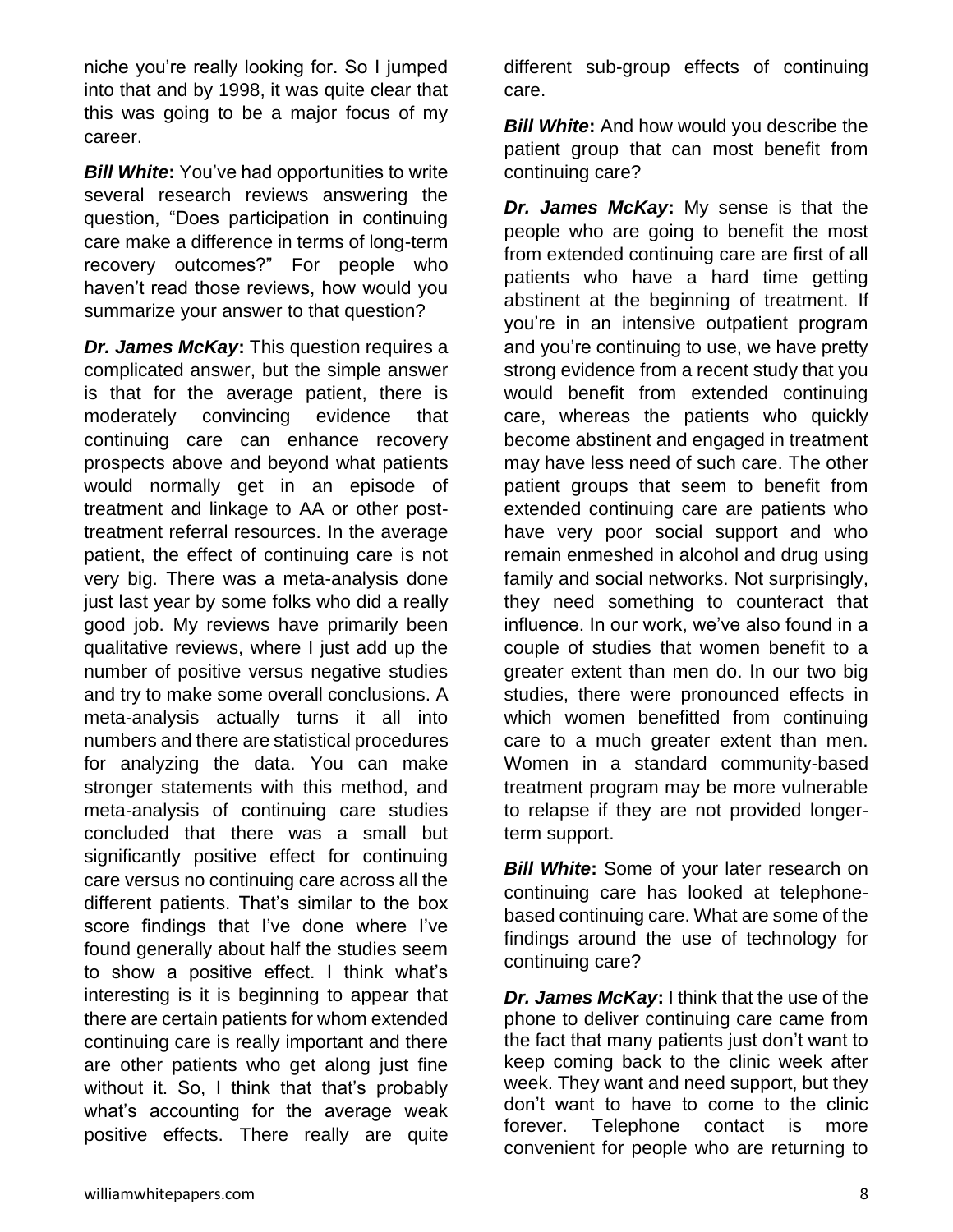work, who have childcare responsibilities, who have trouble with transportation, travel distances. We found that you actually can deliver effective continuing care over the phone, although, interestingly, not everybody prefers it. We always have a certain number of patients who, when given the option, would rather come into the clinic and meet staff and others former patients face-to-face.

The thing we're beginning to explore is the use of automated smartphone technology as a way of augmenting counselor-delivered continuing care. It can provide support 24/7 whereas access to continuing care contact with a counselor is limited to regular work hours. We're working with David Gustafson's group from University of Wisconsin on this. I think we're on the cutting edge of new forms of continuing care that provide an interface of technology and traditional counseling. Our challenge will be how to maximize the strengths of each of these two modalities and how to combine them in a way that elevates long-term recovery outcomes.

#### **On Recovery Management**

*Bill White***:** Under your influence and the influence of people like Tom McClellan and others you've referenced, the field has started to shift from acute care models of treatment to models of sustained recovery management and what you've described as concurrent recovery monitoring. How would you assess the progress of the field in making this transition?

*Dr. James McKay***:** I think there's been progress. There has been excellent research on continuing care by a number of investigators, including Mike Dennis, Chris Scott, and Mark Godley from Chestnut Health, and Connie Weisner and colleagues out at Kaiser and UCSF. The idea of continuing care and more recovery-based approaches are certainly more popular and talked about a lot more now. Even some of the old-line residential programs like Caron, Hazelden, and Betty Ford have initiated extended continuing care programs that include things like telephone-based recovery checkups. The need for sustained recovery management is widely discussed and an increasingly accepted model of care. The struggle is that it's a lot easier to talk about it and lay it out on paper than it is to actually do it. Implementing effective continuing care is difficult on a number of different levels. There are all the logistic and paymentrelated issues. There's the question of coordinating care: Who is responsible for continuing care when multiple organizations have been involved in the patient's continuum of care? Even when you have all the bells and whistles and you provide a seamless continuum, patients still disappear on you. They lose motivation, and they drop out. How to retain people, even when you have a great continuum, becomes a really tricky question. That may be where some of the new technologies can help. We're always dealing with the fact that it is a challenge to keep people engaged--both when they're getting on with their lives and when they are really struggling.

*Bill White:* Are we as a research community at a point where we can tell the typical program one or two things that they can do to enhance recovery outcomes of their patients?

*Dr. James McKay*: I talk to programs about paying close attention to how the patient is doing in the first few weeks of treatment. Are they making progress toward the goals of treatment? Have they stopped using? Do they seem to have good social support and motivation for change? For patients who are not making good progress, I would be particularly focused on trying to arrange for extended recovery support for them, whether it's continuing care or a longer stay in treatment. Such patients may need closer linkage to community supports such as assertive linkage to AA and assistance getting a sponsor. Plans for continuing care for these patients must begin almost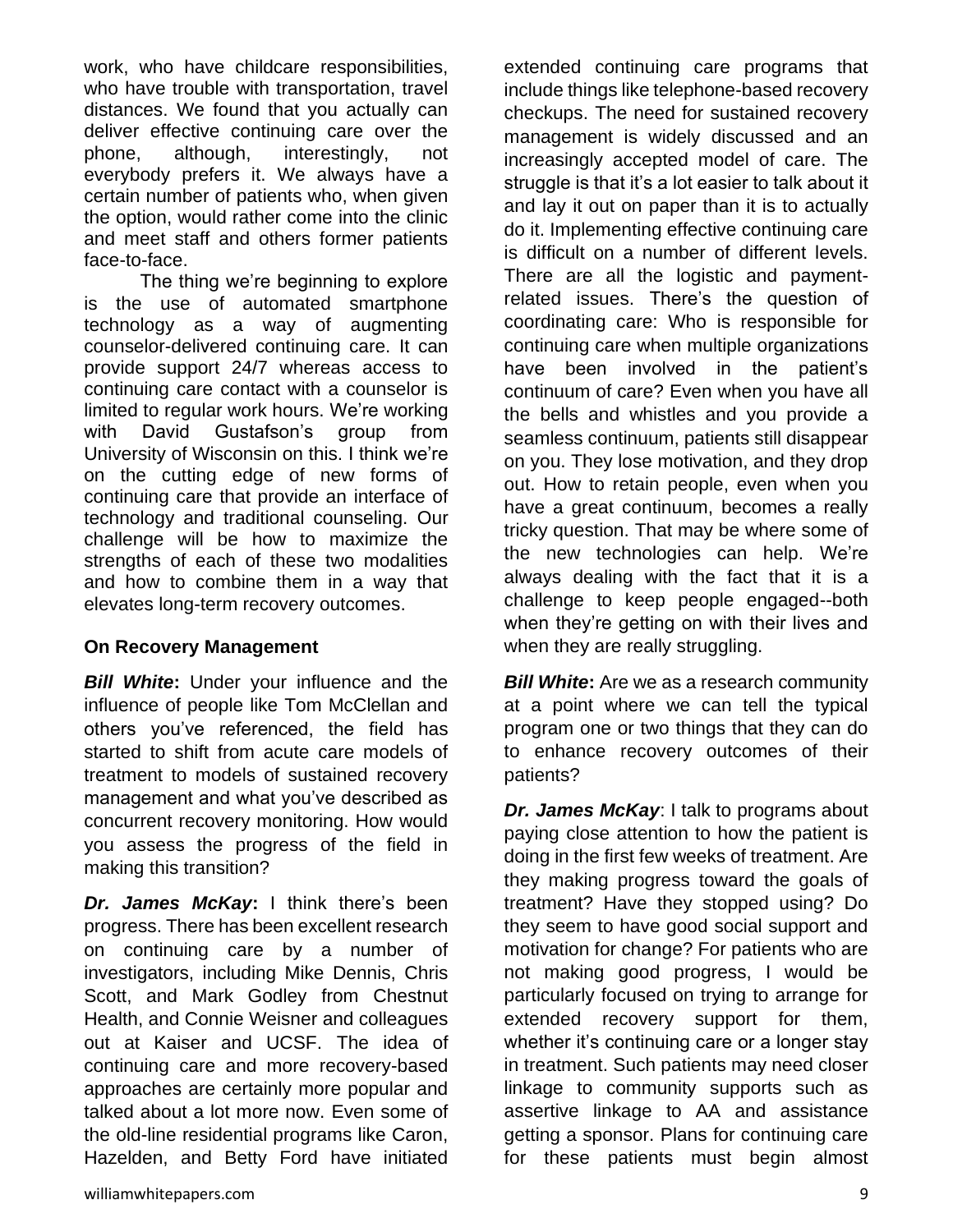immediately rather than waiting until the end of treatment to figure out what they need next. I think what we're learning is that initial progress in treatment is a really good predictor of how people are going to do later on and who's going to need the most additional long-term support.

*Bill White*: What kinds of real world obstacles are you encountering in delivering such long-term support?

*Dr. James McKay***:** I can give you an example. We're running into a problem with a study where we want to use program counselors to provide extended telephone continuing care to patients after primary treatment. The idea is that by using the same counselors, we will enhance continuity of care and support and prevent these patients from deteriorating to the point that they need readmission to acute care services. The problem we've run into is state regulations that require a patient be discharged once they stop coming to the clinic. After 30 days of no clinic contact, you have to discharge the patient. So, when the counselor is calling the individual say two months later, he or she is no longer a patient at the clinic. As a result, the counselor is not protected under the clinic's malpractice insurance for work with this individual. Understandably, the counselors don't want to provide continuing care if they have no insurance coverage for this professional activity. It's a double bind. You want to provide extended counseling and support to a discharged patient, but you don't have insurance coverage once the patient has been discharged from treatment. Philadelphia is a pretty progressive city and they're trying to do something about this, but the state laws and regulations now stand as obstacles to moving beyond acute care models toward sustained recovery support.

#### **Science-based Addiction Treatment**

*Bill White***:** You've served in editorial positions for some of the field's leading science journals. How would you assess the efforts that have been made to create science-based addiction treatment?

*Dr. James McKay***:** There have been such efforts at every level, with a particular emphasis on providing effective treatments and tailoring treatment to the needs of particular groups of patients. What has been challenging is that the more studies we've done, the more confusing the picture has become. We see what looks like a powerful intervention in the first couple of studies that then appear to be less effective in subsequent high quality replication studies. The effects fade and it then becomes harder to know from the standpoint of science whether we should be providing treatment A or treatment B—or whether in fact both approaches are equally effective for the average patient. As our science becomes more rigorous, it can tell us some things, but other areas remain contradictory and confusing. There are a few exceptions to this general trend. For example, I think the literature on contingency management for stimulant disorders, that is rewarding people for cocaine-free urines, is remarkably consistent and positive. While you're paying people for cocaine-free urines, you're going to greatly reduce their cocaine use compared to other interventions that don't involve incentivizing abstinence. That's pretty clear. But there are very few stories in addiction treatment that are as straightforward as that.

There are a lot of current efforts to understand how addiction treatment actually works by trying to isolate its active ingredients. What really accounts for its effects? The more this work proceeds, the more complicated the story becomes. In the world of behavioral interventions, which is the world that I'm most familiar with, it's a pretty mixed story, all while the quality of the research keeps getting better. It would be nice for the field if we had more coherent, clear findings to disseminate, but, generally speaking, we don't. More and more, I find myself saying "it's complicated" and "it depends on….." when I'm asked in social or professional functions, "What are the best treatments for addiction?"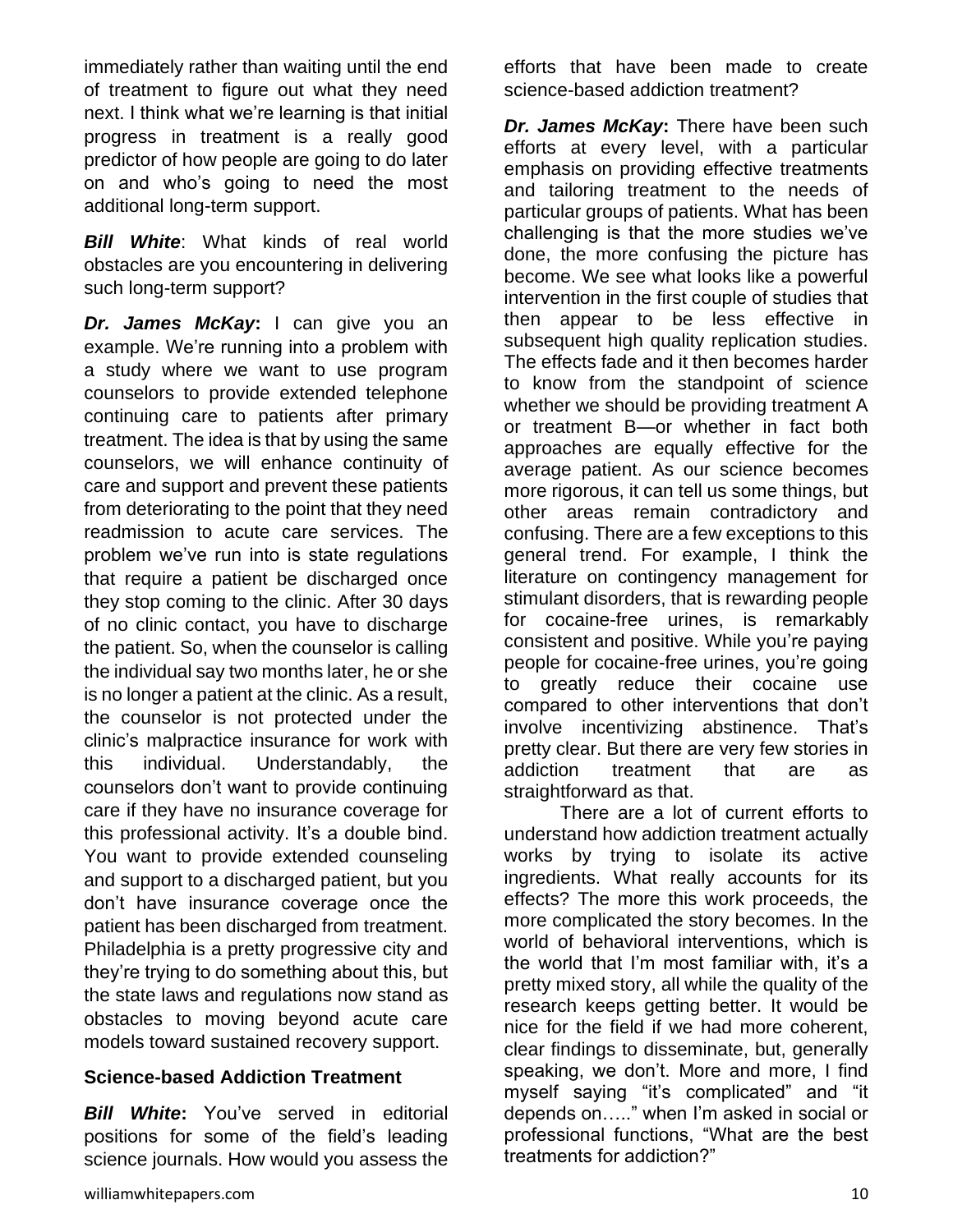**Bill White:** Could you give an example of a frontier area of addictions research that needs sustained exploration?

*Dr. James McKay***:** One area would be the very large number of people who don't have severe enough addiction problems to qualify for a full substance use disorder diagnosis but who are engaging in risky drinking and or other drug use. They are at great risk for all sorts of bad outcomes--accidents, violence, medical issues, and so forth, but we know little about them and have few models for helping them. We need cutting edge tools to help them either to cut back or to stop using. These are typically not treatment-seeking people, so we have to figure out new ways to reach them and new methods to assist them. For every person with a full blown substance use disorder who enters addiction treatment, there are probably ten or twenty people engaging in risky alcohol or other drug use. This is going to be an exciting area going forward as we try to figure out how to best help these folks.

#### **Career-to-Date Retrospective**

*Bill White***:** As you look back over your career to date, what do you personally feel best about?

*Dr. James McKay***:** There are a couple of things. I feel very fortunate to have had the opportunity to collaborate and work with people in the field who are, by and large, very compassionate, dedicated, and inspired clinical researchers. I think the field itself is a wonderful field with a lot of supportive people whose work is very good. I feel good that a lot of my work has been done in real world clinics. I've been pretty committed to studying how to improve treatment for patients in clinics. Given my own early history of alcohol and drug problems, I feel like I've been able to give back some of the help I got as a young man. Frankly, I am grateful for just having survived

my late teens and early twenties, and to have gone on to do something productive and personally meaningful. I have had the opportunity to work on interesting applied problems that affect a lot of people. I've been fortunate to be in an area where doing good work matters and has the potential to affect individuals, families, and communities.

**Bill White:** Is there any guidance you would offer others who today might be thinking of exploring a career in addiction research or addiction treatment?

*Dr. James McKay***: I hate to be negative** about this, but the truth is that it's gotten much harder to get money to do addictionrelated research. The kind of career that I've had where I've been grant-funded for my entire career on soft money in a medical school environment has been great. It's afforded me tremendous freedom and flexibility, but it's harder and harder to get money to have that kind of career. So, I think that people considering work in this area should be thinking about combining perhaps a teaching position with some research or a position in the VA or something where there is some hard money support that provides security to sustain this work for the longer haul.

The other thing is that for better or for worse, the addiction research field is becoming increasingly focused on biomedical research. The hope is that if neurobiological research can reveal what makes people vulnerable to addiction at a biochemical level, then there may be medications or other medical interventions that can fix that. Potential researchers will have more opportunities if they're open to doing that kind of neuroscience-related work. People who like me are interested primarily in behavioral interventions will find research funding more difficult to garner and sustain. I think people earlier in their careers need to weight their choices in light of the trends and what's going to be possible. I think there will actually be quite expanded opportunities in the clinical practice of addiction medicine and addiction counseling as a result of such things as the Affordable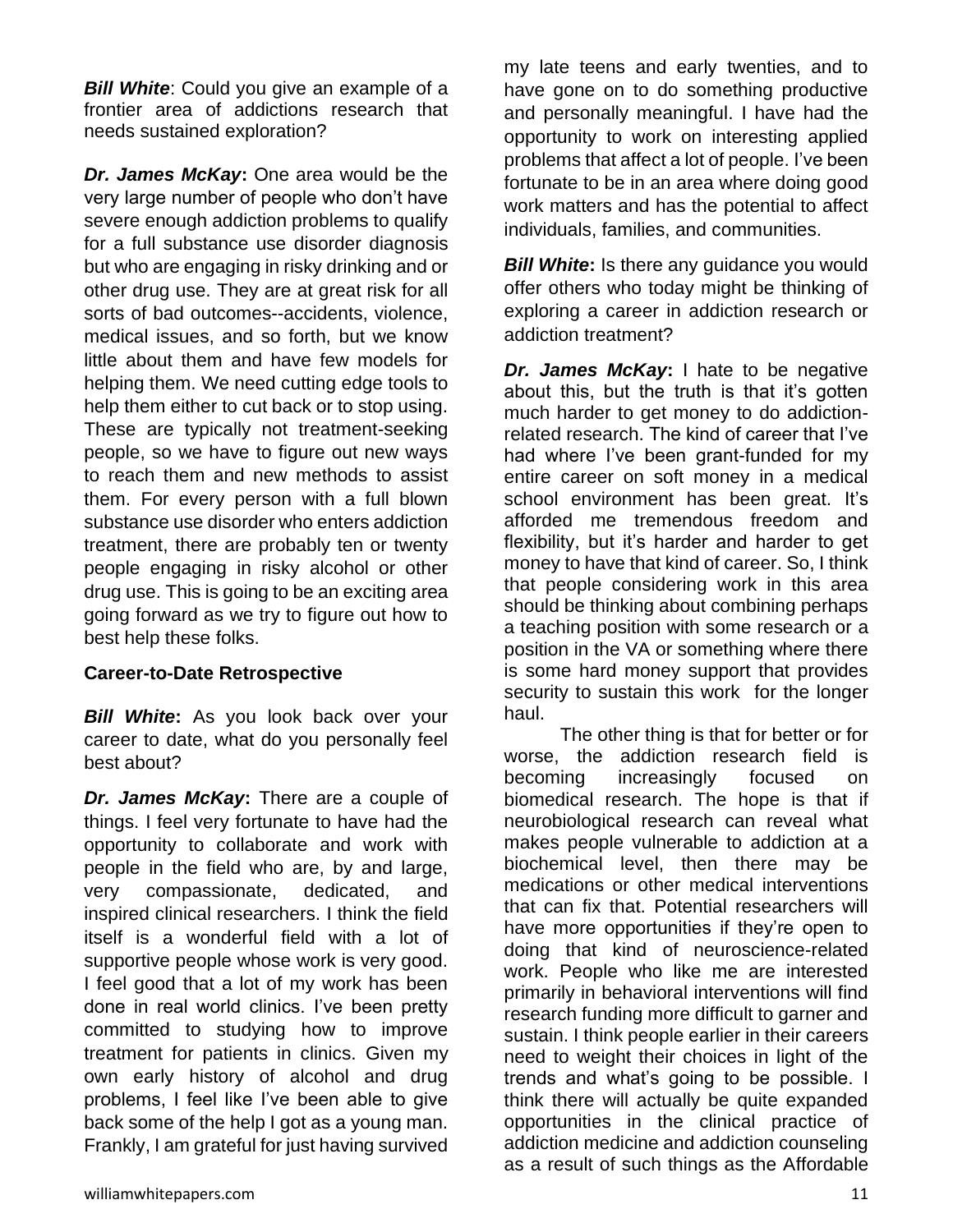Care Act, parity, and so forth. I think this could be an exciting time clinically as new models of care are rolled out with greater integration with primary care. I think there are going to be a lot of opportunities.

*Bill White***:** Dr. McKay, thank you for taking this time to reflect on your work in addiction research.

**Dr. McKay:** It's been a pleasure, Bill.

**Acknowledgement**: Support for this interview series is provided by the Great Lakes Addiction Technology Transfer Center (ATTC) through a cooperative agreement from the Substance Abuse and Mental Health Services Administration (SAMHSA) Center for Substance Abuse Treatment (CSAT). The opinions expressed herein are the view of the authors and do not reflect the official position of the Department of Health and Human Services (DHHS), SAMHSA, or CSAT.

#### **Appendix: Selected Bibliography / Recommended Reading**

#### **Books**

McKay, J.R. (2009). *"Treating substance use disorders with adaptive continuing care."* Washington, DC: American Psychological Association Press.

McKay, J.R., Van Horn, D., & Morrison, R. (2010). *Telephone continuing care for adults*. Center City MN: Hazelden Foundation Press

#### **Recent Chapters**

McKay, J.R. (2011). Continuing care and recovery. In Kelly, J., & White W. (Eds.). *Addiction Recovery Management: Theory, Research, and Practice* (pp. 163-186). New York: Springer-Science.

McKay, J.R. (2013). Extended treatment models. In B.S. McCrady, & E.E. Epstein (Eds.), Addictions: A comprehensive Guidebook. New York: Oxford.

#### **Selected Research Publications**

McKay, J.R., Murphy, R.T., Rivinus, T.R., & Maisto, S.A. (1991). Family dysfunction and alcohol and drug use in adolescent psychiatric inpatients. *Journal of the American Academy of Child and Adolescent Psychiatry, 30*, 967-972.

McKay, J.R., Longabaugh, R., Beattie, M.C., Maisto, S.A., & Noel, N. (1992). The relationship of pretreatment family functioning to drinking during follow-up by alcoholic patients. *American Journal of Drug and Alcohol Abuse, 18*, 445-460.

McKay, J.R., Longabaugh, R., Beattie, M.C., Maisto, S.A., & Noel, N. (1993). Does adding conjoint therapy to individually-focused alcoholism treatment lead to better family functioning? *Journal of Substance Abuse, 5*, 45-60.

McKay, J.R., Longabaugh, R., Beattie, M.C., Maisto, S.A., & Noel, N. (1993). Changes in family functioning during treatment and drinking outcomes for high and low autonomy alcoholics. Addictive Behaviors, 18, 355-363.

McKay, J.R., Maisto, S.A., Beattie, M.C., Longabaugh, R., & Noel, N. (1993). Differences between alcoholics and significant others in their perceptions of family functioning. *Journal of Substance Abuse Treatment, 10*, 17-21.

McKay, J.R., Maisto, S.A., & O'Farrell, T.J. (1993). End-of-treatment self-efficacy, aftercare, and drinking outcomes of alcoholic men. *Alcoholism: Clinical and Experimental Research, 17*, 1078-1083.

McKay, J.R., & Maisto, S.A. (1993). An overview and critique of advances in the treatment of alcohol use disorders. *Drugs and Society, 8*, 1-29.

McKay, J.R., Alterman, A.I., McLellan, A.T., & Snider, E. (1994). Treatment goals, continuity of care, and outcome in a day hospital substance abuse rehabilitation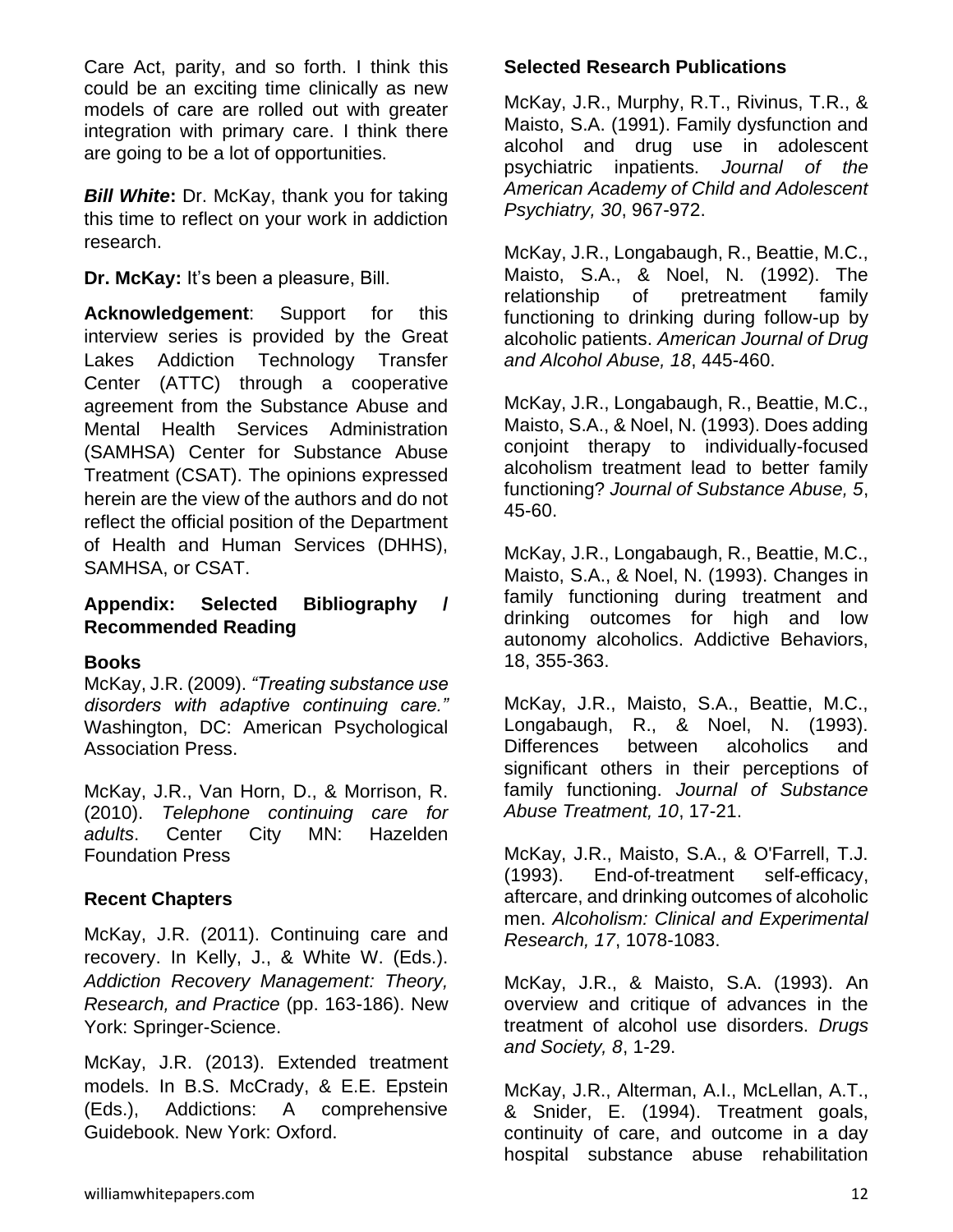program. *American Journal of Psychiatry, 151*, 254-259.

McKay, J.R., Buka, S. (1994). Issues in the treatment of antisocial adolescent substance abusers. *Journal of Child and Adolescent Substance Abuse, 3*, 59-81.

McKay, J.R., Alterman, A.I., McLellan, A.T., Snider, E.C., & O'Brien, C.P. (1995). The effect of random versus nonrandom assignment in a comparison of inpatient and day hospital rehabilitation for male alcoholics. *Journal of Consulting and Clinical Psychology, 63*, 70-78.

McKay, J.R., Rutherford, M., Alterman, A.I., Cacciola, J.C., & Kaplan, M. (1995). An examination of the cocaine relapse process. *Drug and Alcohol Dependence, 38*, 35-43.

McKay, J.R., Rutherford, M.J., Cacciola, J.S., Kabasakalian-McKay, R., & Alterman, A.I. (1996). Gender differences in the relapse experiences of cocaine abusers. *Journal of Nervous and Mental Disease, 184*, 616-622.

McKay, J.R., Maisto, S.A., & O'Farrell, T.J. (1996). Alcoholics' perceptions of factors in the onset and termination of relapses and the maintenance of abstinence in alcoholics: Results from a 30-month follow-up. *Psychology of Addictive Behaviors, 10*, 167- 180.

McKay, J.R., Rutherford, M., Alterman, A.I., & Cacciola, J.C. (1996). Development of the Cocaine Relapse Interview: An initial report. *Addiction, 91*, 535-548.

McKay, J.R., Rutherford, M., & Alterman, A.I. (1996). An investigation of potential time effects in retrospective reports of cocaine relapses. *Addictive Behaviors, 21*, 37-46.

McKay, J.R., Cacciola, J., McLellan, A.T., Alterman, A.I., & Wirtz, P.W. (1997). An initial evaluation of the psychosocial dimensions of the ASAM criteria for inpatient and day hospital substance abuse

rehabilitation. *Journal of Studies on Alcohol, 58*,239-252.

McKay, J.R., Alterman, A.I., Cacciola, J.S., Rutherford, M.R., & O'Brien, C.P. (1997). **Group** 

counseling vs. individualized relapse prevention aftercare following intensive outpatient

treatment for cocaine dependence: Initial results. *Journal of Consulting and Clinical Psychology, 65*, 778-788.

McKay, J.R., McLellan, A.T., Alterman, A.I., Cacciola, J.S., Rutherford, M.R., & O'Brien, C.P. (1998). Predictors of participation in aftercare sessions and self-help groups following completion of intensive outpatient treatment for substance abuse. *Journal of Studies on Alcohol, 59*, 152-162.

McKay, J.R., Alterman, A.I., Rutherford, M.J., Cacciola, J.S., & McLellan, A.T. (1999). The relationship of alcohol use to cocaine relapse in cocaine dependent patients in an aftercare study. *Journal of Studies on Alcohol, 60*, 176-180.

McKay, J.R., Alterman, A.I., Cacciola, J.S., O'Brien, C.P., Koppenhaver, J.M., & Shepard (1999). Continuing care for cocaine dependence: Comprehensive 2-year outcomes. *Journal of Consulting and Clinical Psychology, 67*, 420-427.

McKay, J.R. (1999). Studies of factors in relapse to alcohol and drug use: A critical review of methodologies and findings. *Journal of Studies on Alcohol, 60*, 566-576.

McKay, J.R., Alterman, A.I., Mulvaney, F.D., & Koppenhaver, J.M. (1999). Predicting proximal factors in cocaine relapses and near miss episodes: Clinical and theoretical implications. *Drug and Alcohol Dependence, 56*, 67-78.

McKay, J.R., Alterman, A.I., Cacciola, J.S., Mulvaney, F., & O'Brien, C.P. (2000). Prognostic significance of antisocial personality disorder in cocaine dependent patients entering continuing care. *Journal of*